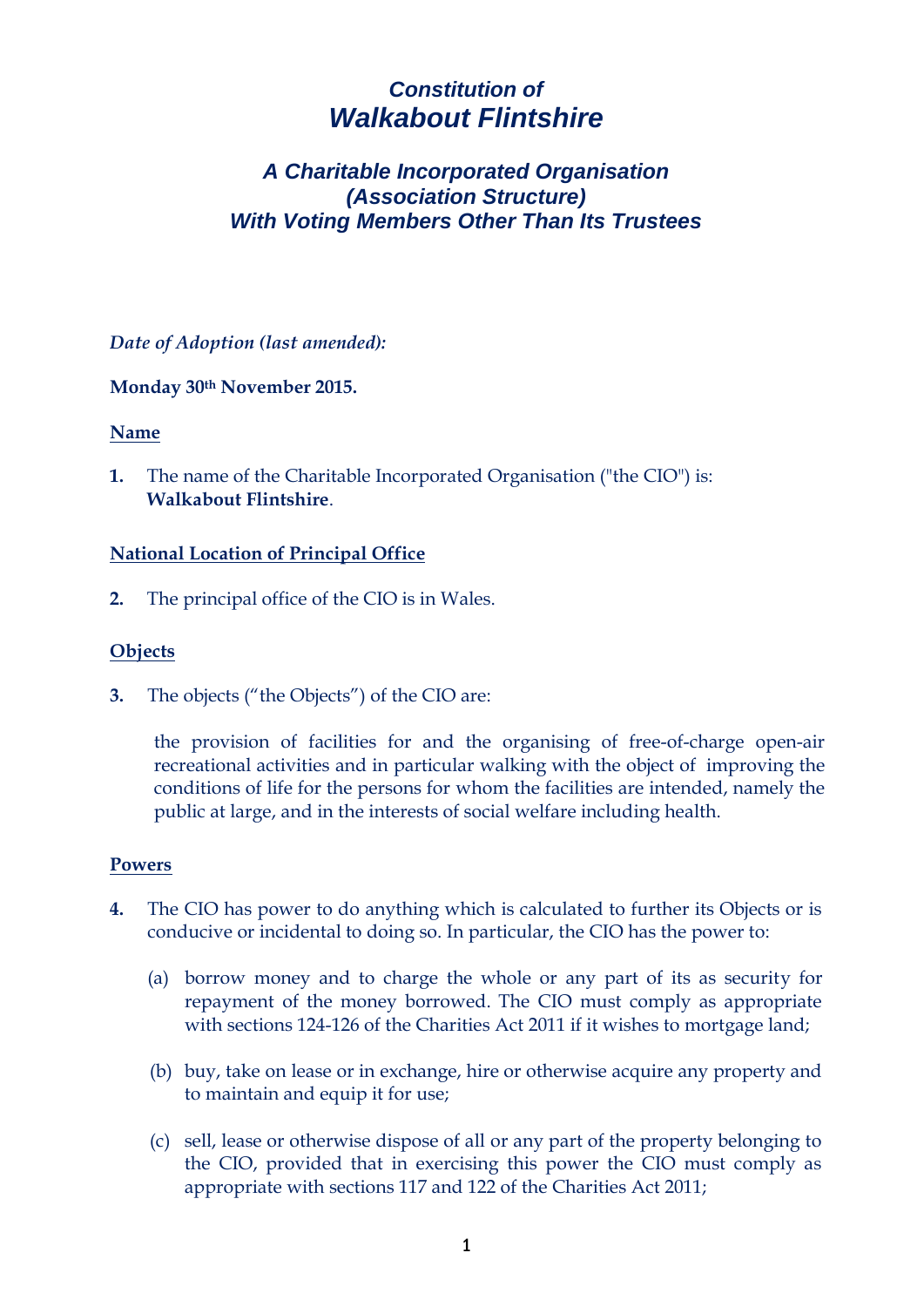- (d) employ and remunerate such staff as are necessary for carrying out the work of the CIO. The CIO may employ or remunerate a Trustee only to the extent that it is permitted to do so by clauses 6 to 11 and provided that it complies with the conditions of those clauses.
- (e) deposit or invest funds, employ a professional fund-manager, and arrange for the investments or other property of the CIO to be held in the name of a nominee, in the same manner and subject to the same conditions as the trustees of a trust are permitted to do by the Trustee Act 2000.

## **Application of Income and Property**

- **5.** The income and property of the CIO shall be applied solely towards the promotion of its Objects, and none of such income or property may be paid or transferred directly or indirectly by way of dividend, bonus or otherwise by way of profit to any member of the CIO, provided that:
	- (a) a Trustee is entitled to be reimbursed from the property of the CIO, or may pay out of such property, reasonable expenses incurred by him or her when acting on behalf of the CIO;
	- (b) a Trustee may benefit from trustee indemnity insurance cover purchased at the CIO's expense in accordance with, and subject to the conditions in, section 189 of the Charities Act 2011;
	- (c) nothing in this clause shall prevent a Trustee or connected person receiving any benefit or payment which is authorised by clauses 6 to 11.

## **Benefits and Payments to Trustees and Connected Persons**

## *General Provisions*

- **6.** No Trustee or connected person may:
	- (a) buy or receive any goods or services from the CIO on terms preferential to those applicable to members of the public;
	- (b) sell goods, services, or any interest in land to the CIO;
	- (c) be employed by, or receive any remuneration from, the CIO;
	- (d) receive any other financial benefit from the CIO;

unless the payment or benefit is permitted by this constitution or is authorised by the court or the Charity Commission ("the Commission"). In this clause, a "financial benefit" means a benefit, direct or indirect, which is either money or has a monetary value.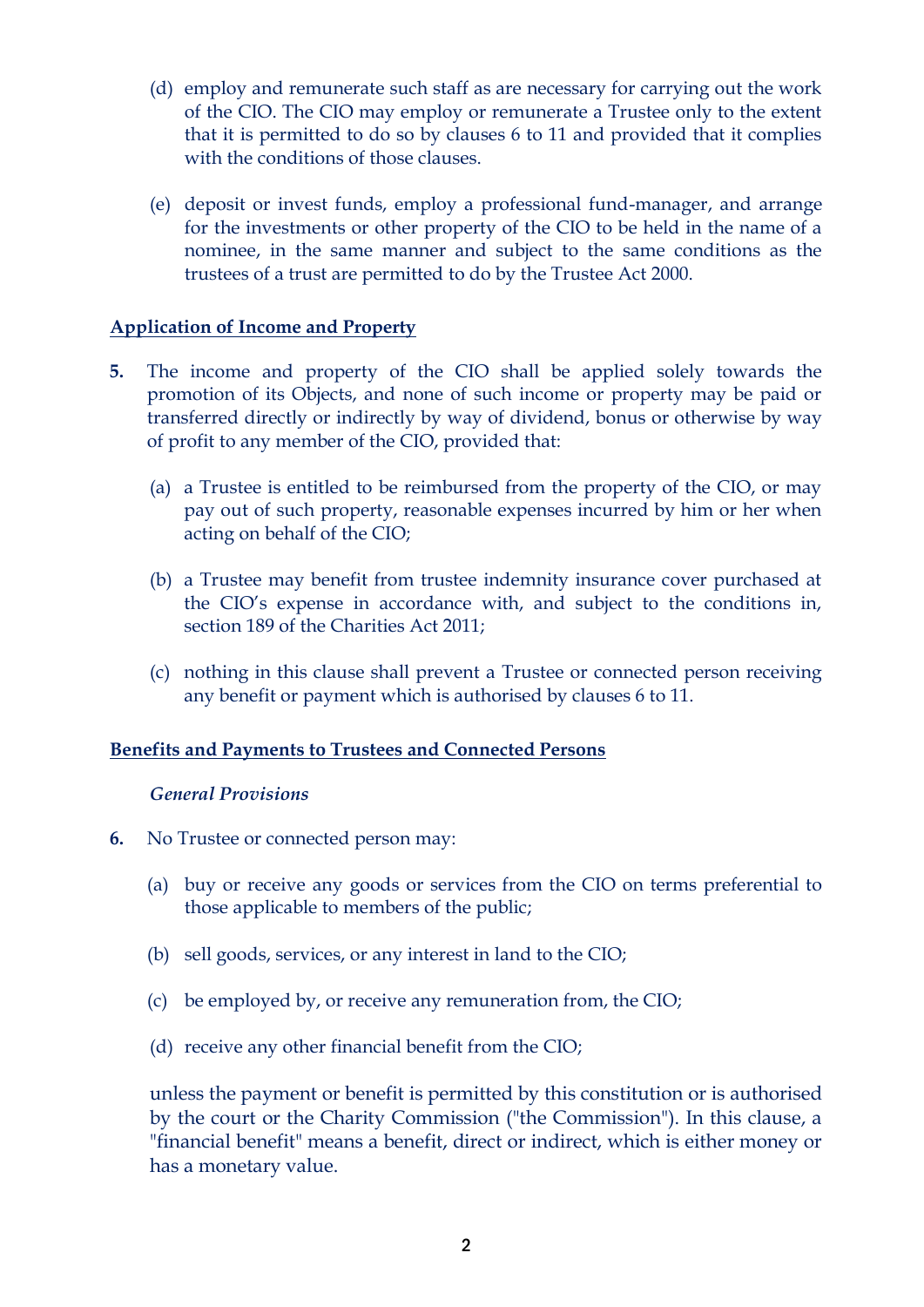## *Scope and Powers Permitting Trustees' or Connected Persons' Benefits*

- **7.** A Trustee or connected person may receive interest on money lent to the CIO at a reasonable and proper rate which must be not more than the Bank of England bank rate (also known as the base rate).
- **8.** A Trustee or connected person may receive rent for premises let by the Trustee or connected person to the CIO. The amount of the rent and the other terms of the lease must be reasonable and proper. The Trustee concerned must withdraw from any meeting at which such a proposal or the rent or other terms of the lease are under discussion.
- **9.** A Trustee or connected person may take part in the normal trading and fundraising activities of the CIO on the same terms as members of the public.
- **10.** A Trustee may receive a benefit from the CIO in the capacity of a beneficiary of the CIO and on the same terms as other beneficiaries.
- **11.** A Trustee or connected person may enter into a contract for the supply of services, or of goods that are supplied in connection with the provision of services, to the CIO where that is permitted in accordance with and subject to the conditions in, sections 185 to 188 of the Charities Act 2011.

## **Conflicts of Interest and Conflicts of Loyalty**

- **12.** A Trustee must:
	- (a) declare the nature and extent of any interest, direct or indirect, which he or she has in a proposed transaction or arrangement with the CIO or in any transaction or arrangement entered into by the CIO which has not previously been declared; and
	- (b) absent himself or herself from any discussions of the Trustees in which it is possible that a conflict of interest will arise between his or her duty to act solely in the interests of the CIO and any personal interest (including but not limited to any financial interest).
- **13.** Any Trustee absenting himself or herself from any discussions in accordance with this clause must not vote or be counted as part of the quorum in any decision of the Trustees on the matter.

## **Liability of Members to Contribute to Assets of CIO if it is Wound Up**

**14.** If the CIO is wound up, the members have no liability to contribute to its assets and no personal responsibility for settling its debts and liabilities.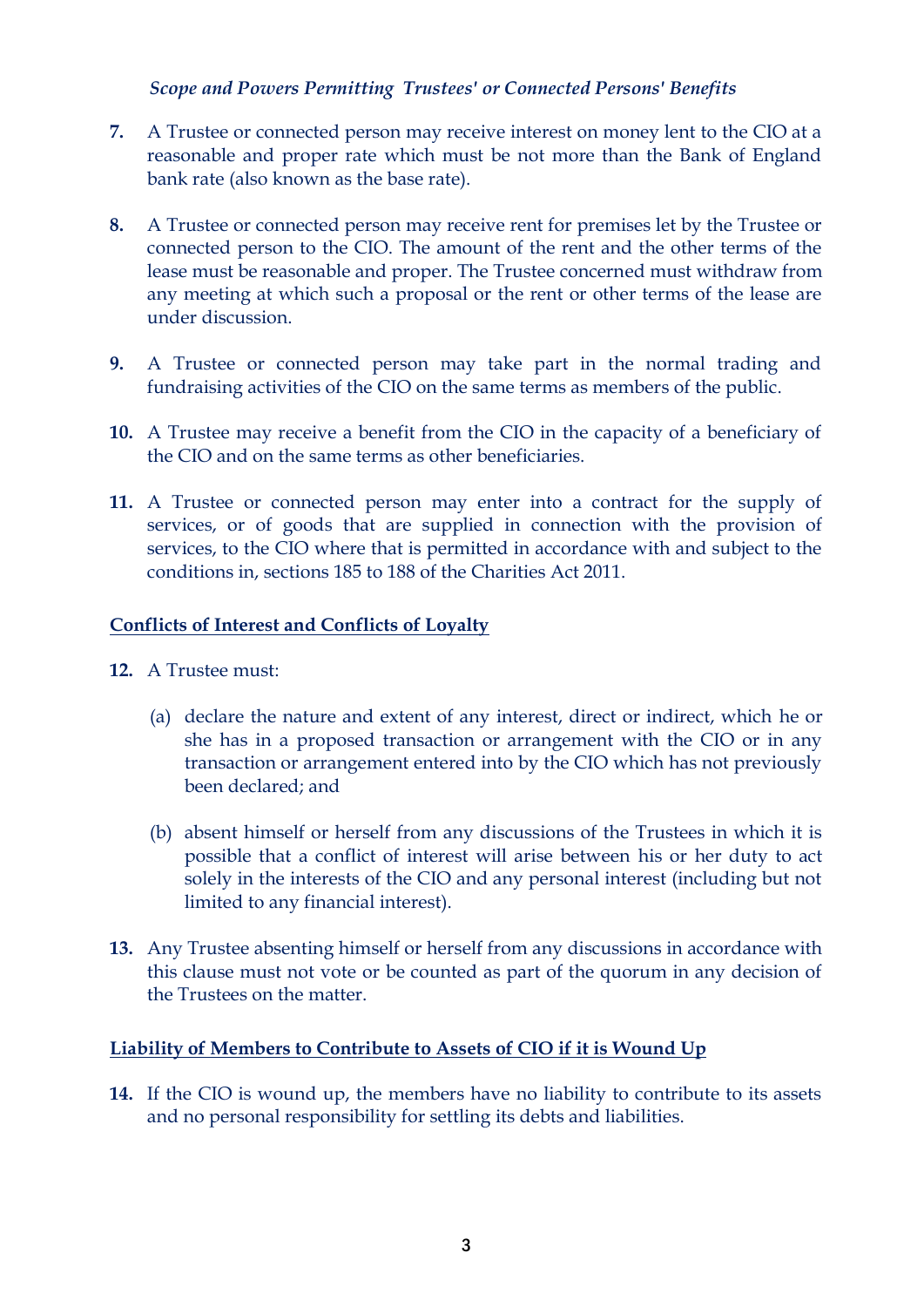# **Membership**

## *Admission of New Members*

- **15.** The Trustees may, at their discretion, admit to membership anyone interested in furthering the Objects of the CIO and a member may be an individual or an organisation.
- **16.** An organisation which is a member shall be represented at general meetings of the CIO by such person or persons as it thinks fit, subject to any regulations as may from time to time be in force, and provided also that each member organisation shall have only one vote on any question to be decided at a general meeting of the CIO.

## *Transfer of Membership and Members' Register*

**17**. Membership of the CIO cannot be transferred to anyone else and the Trustees shall keep a register of the members.

#### *Termination of Membership*

- **18.** Membership of the CIO comes to an end if the member:
	- (a) resigns in writing to the CIO;
	- (b) fails to pay any subscription six months after the date it became due;
	- (c) is expelled by the Trustees for conduct prejudicial to the CIO, provided that a member whose expulsion is proposed shall have the right to make representation to the meeting at which the decision is to be made; or
	- (d) the member dies, or in the case of an organisation that organisation ceases to exist.

#### *Membership Fees*

**19.** The CIO may require members to pay reasonable membership fees to the CIO.

#### **Board of Trustees**

#### *Composition of the Board*

**20.** The CIO shall have a Board of Trustees comprising not less than 3 persons and not more than 12 persons and there must at all times be a minimum of three Trustees in office.

#### *First Trustees*

**21.** The first Trustees of the CIO are as follows: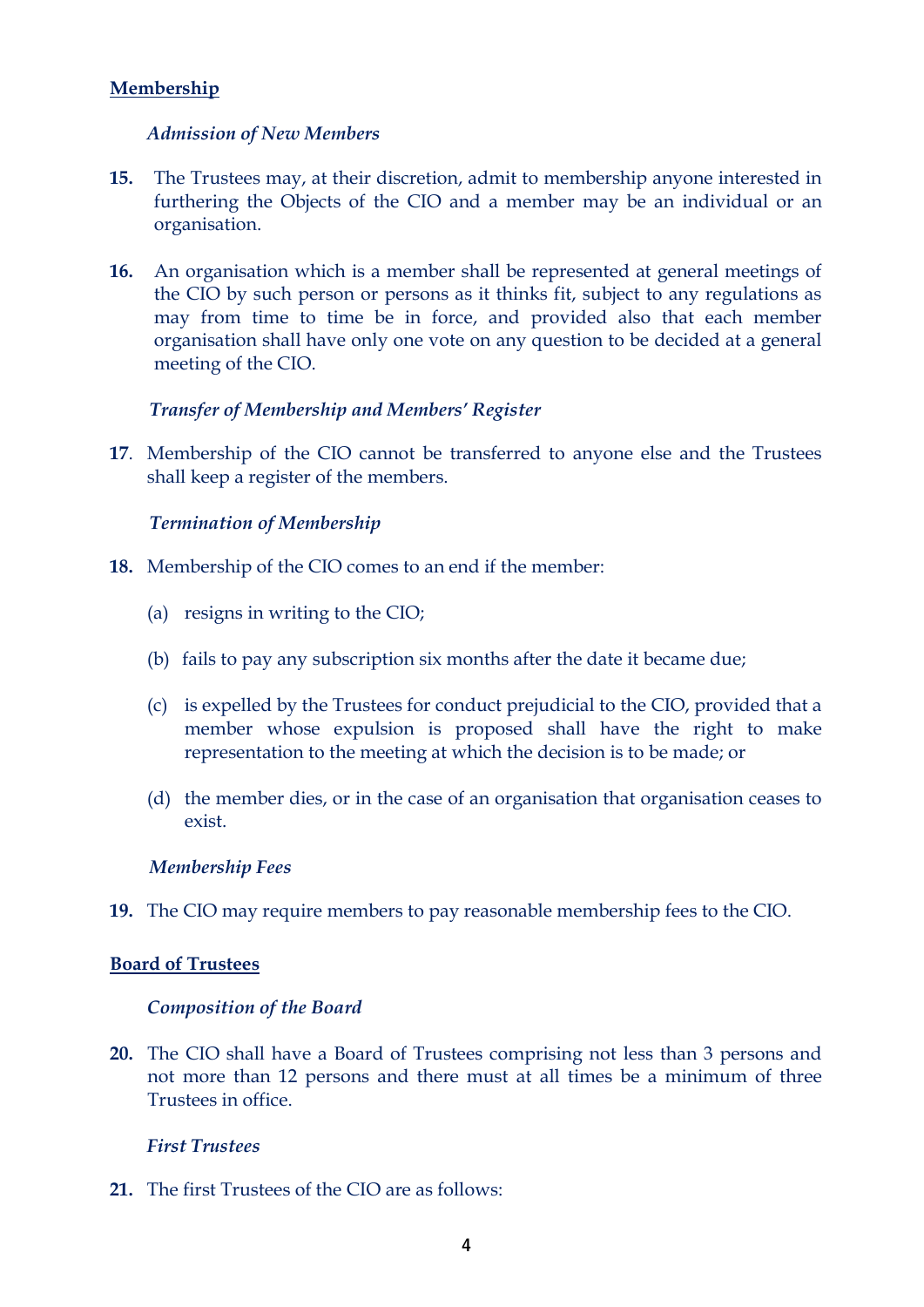**Dave Mackie, Peter Kime, Neville Howell, Sandy Macleod, Carole Worger, Gill Harrison, Arwel Roberts, Liz Bolton, Dave Waller, Joyce Howell and Stan Jones.**

At the first annual general meeting ("AGM") all the first Trustees shall retire from office but may offer themselves for re-election.

#### *Election of Trustees*

- **22.** The Trustees shall be elected annually by the members at the AGM of the CIO and retiring members shall be eligible for re-election without further nomination.
- **23.** Newly elected Trustees shall take office at the conclusion of the AGM following their election and shall serve until the conclusion of the AGM at which they are due to retire.
- **24.** The election of Trustees shall be conducted in accord with such procedures as may be decided by the Trustees from time to time.
- **25.** All the Trustees shall be members of the CIO or the duly appointed representatives of organisations which are members.

#### *Officers*

**26.** The Trustees may, by and from their number, and from time to time appoint such officers (chair, secretary, treasurer, etc.) as they see fit.

#### *Casual Vacancies*

**27.** The Trustees may also and at any time co-opt any person to the Board of Trustees provided that the total number of Trustees shall not exceed 12 (c.f: clause 20) and not more than one third of the members of the Trustees shall be co-opted members and, provided also, that any person so co-opted shall immediately be admitted to membership. All persons so co-opted shall retire at the AGM following their co-option but shall be eligible to stand for election or to be reappointed.

#### *Powers and Duties of Trustees*

- **28.** The Trustees shall manage the affairs of the CIO and may for that purpose exercise all the powers of the CIO.
- **29.** Any meeting of the Trustees at which a quorum is present at the time the relevant decision is made may exercise all the powers exercisable by the Trustees.
- **30.** It is the duty of each Trustee:
	- (a) to exercise his or her powers as a Trustee in the way that he or she considers to be in the best interests of the CIO's Objects and beneficiaries; and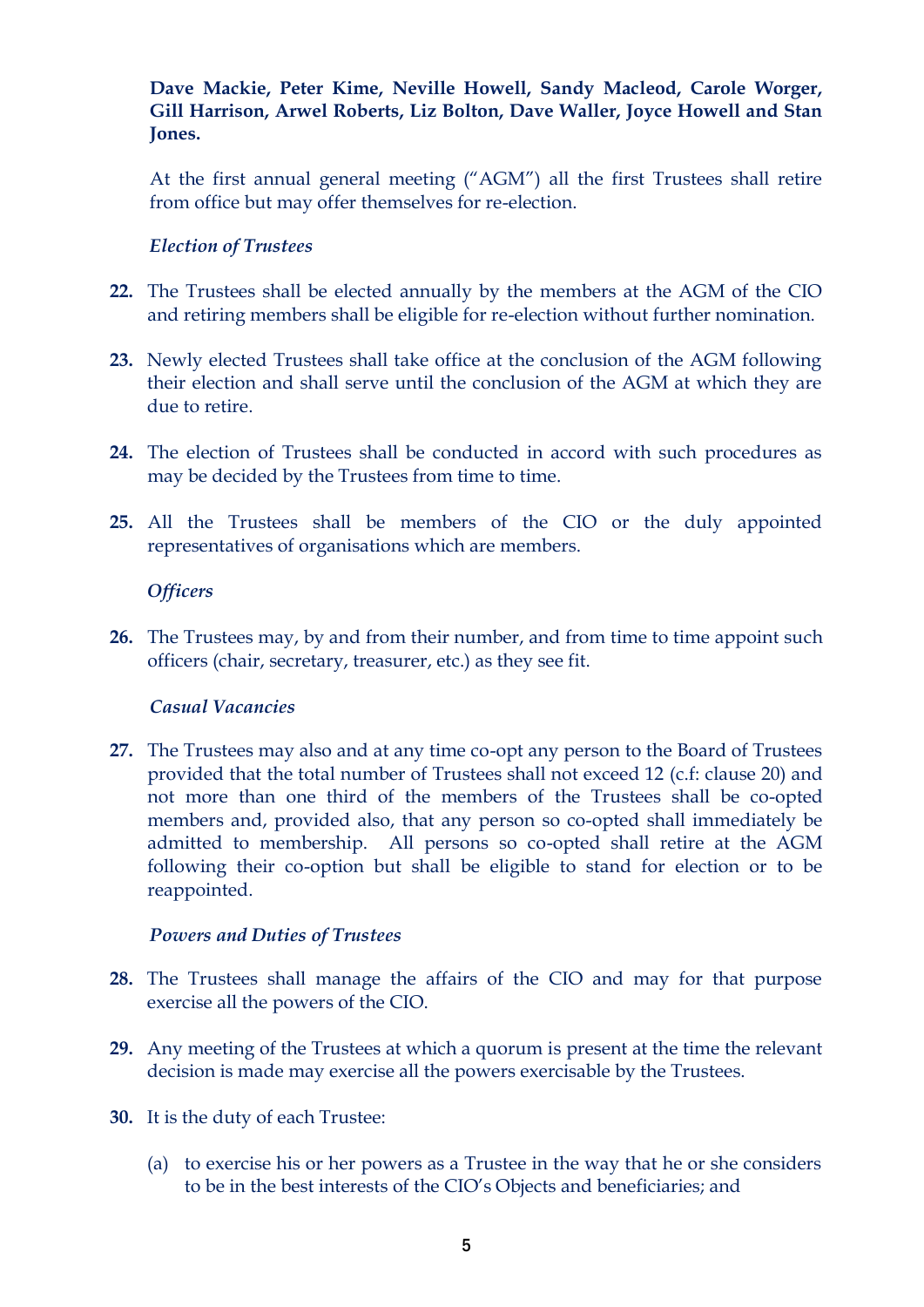(b) to exercise such care and skill as is reasonable in the circumstances having regard in particular to any special knowledge or experience that he or she has or claims to have.

# *Information for New Trustees*

- **31.** Each new Trustee must receive, on or before his or her first appointment:
	- (a) copy of the current version of this constitution; and
	- (b) a copy of the CIO's latest Trustees' annual report and statement of accounts.

## *Retirement and Removal of Trustees*

- **32.** The office of a Trustee shall be immediately vacated if he or she:
	- (a) resigns his or her office in writing to the CIO (but only if at least 3 Trustees shall remain in office);
	- (b) is absent without good reason from three consecutive Trustees' meetings, and the remaining Trustees decide that he or she shall vacate office by reason of such absence;
	- (c) is removed from office for conduct prejudicial to the CIO by a majority vote of the Trustees, provided that any Trustee whose removal is proposed shall have the right to make representation to the meeting where the decision is to be taken;
	- (d) becomes bankrupt or makes any arrangement with his or her creditors generally; or
	- (e) is otherwise disqualified by law from serving as a Trustee.
- **33.** A Trustee shall be removed from office if a resolution to remove that Trustee is proposed at a general meeting of the members called for that purpose and properly convened, and the resolution is passed by a two-thirds majority of votes cast at the meeting.
- **34.** A resolution to remove a Trustee in accordance with clause 33 (above) shall not take effect unless the individual concerned has been given at least 14 clear days' notice in writing that the resolution is to be proposed, specifying the circumstances alleged to justify removal from office, and has been given a reasonable opportunity of making oral and/or written representations to the members of the CIO.

# **Proceedings of the Board of Trustees**

**35**. The Trustees may regulate their proceedings as they think fit, subject to any provisions within this constitution.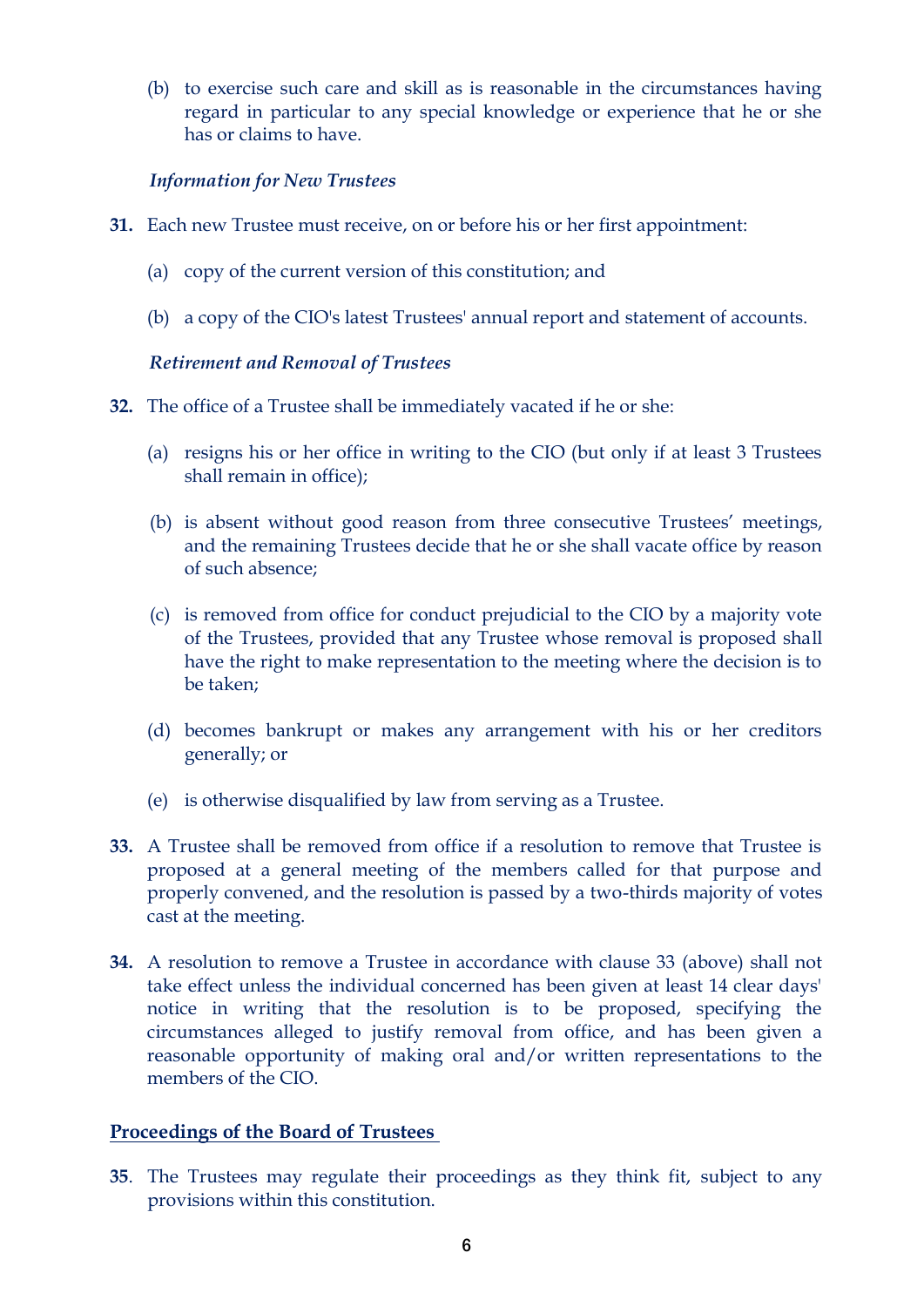- **36.** A meeting shall be summoned on the request of a Trustee by giving reasonable notice to all the Trustees. It shall not be necessary to give notice of a meeting to any Trustee for the time being absent from the United Kingdom.
- **37.** A Trustee *may not* appoint an alternate or anyone to act on his or her behalf at meetings of the Trustees.
- **38.** A meeting may be held by suitable electronic means agreed by the Trustees in which each participant may communicate with all the other participants.

## *Chairing of Meetings*

- **39.** Subject to clause 26 the Trustees shall appoint one of their number to chair their meetings and may at any time revoke such appointment.
- **40.** If no-one has been appointed to chair meetings of the Trustees, or if the person so appointed is unwilling to preside or is not present ten minutes after the time appointed for the meeting, the Trustees present shall appoint one of their number to chair that meeting.

## *Quorum*

- **41.** No decision may be made by a meeting of the Trustees unless a quorum is present at the time the decision is made. "Present" includes being present by suitable electronic means agreed by the Trustees in which a participant or participants may communicate with all the other participants.
- **42.** The quorum shall be 3 Trustees.
- **43.** A Trustee shall not be counted in the quorum present when any decision is made about a matter upon which that Trustee is not entitled to vote.

## **Decision Making by Trustees**

## *Trustees to Take Decisions Collectively*

- **44.** The general rule about decision-making by Trustees is that any decision of the Trustees must be either (a) a majority decision taken at a meeting or (b) a unanimous decision taken in accordance with clause 46.
- **45.** Questions arising at any meetings shall be decided by a majority of votes, each Trustee having one vote on each question to be decided. In the case of an equality of votes, the person chairing the meeting shall have a second or casting vote.

## *Unanimous Decisions*

**46.** A decision of the Trustees may be taken without a meeting or discussion if all the Trustees indicate to each other, in writing, that they share a common view on a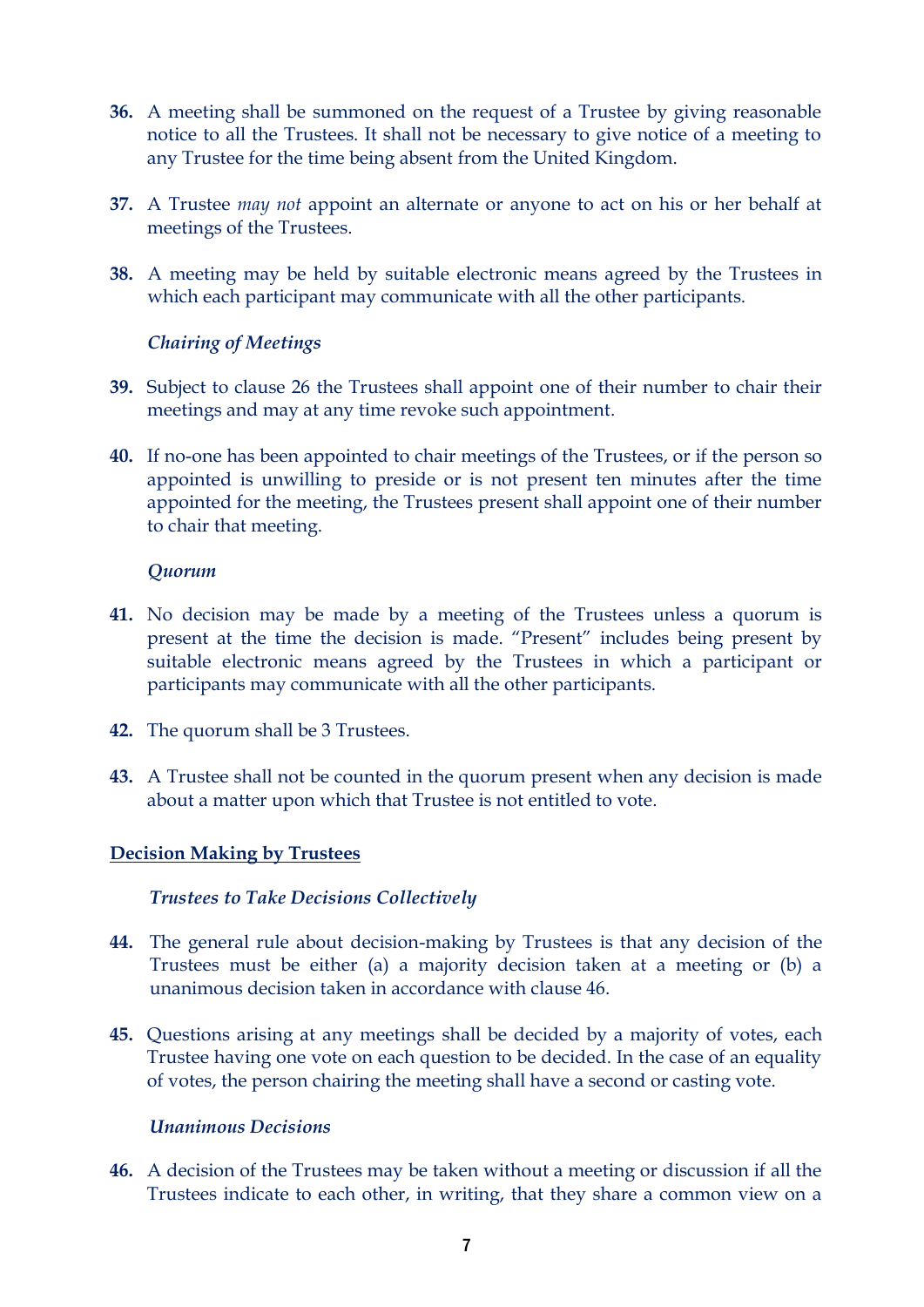matter. The date of the decision shall be the date on which the last Trustee gives his or her assent and shall be recorded in the minute book.

## *Sub-Committees and Advisory Panels*

- **47.** The Trustees may delegate any of their powers or functions to one or more subcommittees or advisory panels, consisting of such members of their body or persons as they think fit and the terms of any delegation must be recorded in the minute book. The Trustees may subsequently revoke or alter a delegation. The Trustees may impose conditions when delegating, and will always include the conditions that:
	- (a) the relevant powers are to be exercised exclusively by the sub-committee or advisory panel to whom they delegate;
	- (b) no expenditure may be incurred on behalf of the CIO except in accordance with a budget previously agreed with the Trustees; and
	- (c) the sub-committee or advisory panel shall report regularly to the Trustees.

## *Saving Provisions*

- **48.** Subject to clause 49, all decisions of the Trustees, or of a sub-committee of the Trustees, shall be valid even if it involved the participation of a Trustee who:
	- (a) was disqualified from holding office;
	- (b) had previously retired or was obliged to leave office;
	- (c) was not entitled to vote on the matter, whether by reason of a conflict of interests or otherwise;

if, without the vote of that Trustee and that Trustee being counted in the quorum, the decision would have been made anyway by a majority of the Trustees at a quorate meeting.

**49.** Clause 48 does not permit a Trustee to keep any benefit that may be conferred on him or her by a decision of the Trustees (or a sub-committee) if the resolution would otherwise have been void.

## **Members' Decisions**

## *General Provisions*

**50.** Except for those decisions that must be taken in a particular way as indicated in clauses 57 to 59, decisions of the members of the CIO may be taken either by vote at a general meeting as provided in clause 51 or by written resolution as provided in clauses 52 to 56.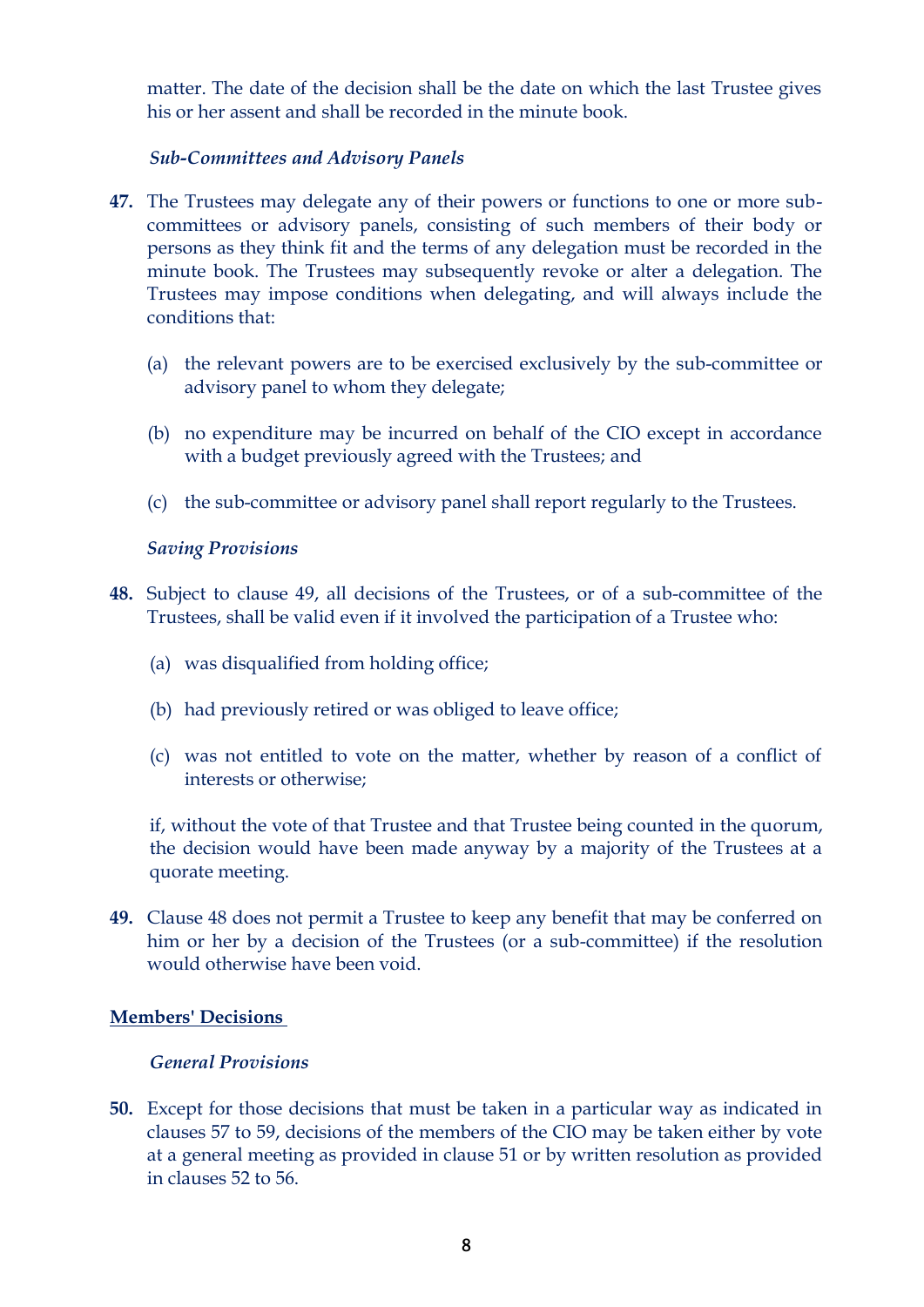## *Making Ordinary Decisions at a General Meeting*

**51.** Subject to clauses 57 to 59, any decision of the members of the CIO may be made by a simple majority of votes cast on a resolution at a general meeting.

# *Making Ordinary Decisions by Written Resolution*

- **52.** Subject to clauses 57 to 59, a resolution may be made in writing if agreed by a simple majority of all the members.
- **53.** The proposed resolution shall be circulated to members in the same manner as notices for general meetings. Members signify their approval of the resolution if they wish to vote for it, and need take no action if they wish to vote against.
- **54.** The document indicating a member's approval of a written resolution may be sent to the CIO as hard copy or in electronic form. A member's agreement to a written resolution, once signified, may not be revoked.
- **55.** A written resolution lapses if the necessary number of approvals has not been received 28 days after the first day on which copies of the resolution were circulated to members.
- **56.** A written resolution is passed as soon as the required majority of eligible members have signified their agreement to it. Eligibility to vote on the resolution is limited to those who are members of the CIO on the date when the proposal is first circulated.

# *Decisions that Must be Taken in a Particular Way*

- **57.** Any decision to remove a Trustee at a general meeting of the members must be taken in accordance with clause 33.
- **58.** Any decision to amend this constitution must be taken in accordance with clause 97.
- **59.** Any decision to wind up or dissolve the CIO must be taken in accordance with clauses 98 to 101 (*Voluntary Winding Up or Dissolution*). Any decision to amalgamate or transfer the undertaking of the CIO to one or more other CIOs must be taken in accordance with the provisions of the Charities Act 2011.

# **General Meetings of Members**

# *Types of General Meeting*

**60.** There must be an AGM of the members of the CIO. The first AGM must be held within 18 months of the registration of the CIO, and subsequent AGMs must be held at intervals of not more than 15 months. The AGM must receive the annual statement of accounts (duly audited or examined where applicable) and the Trustees' annual report.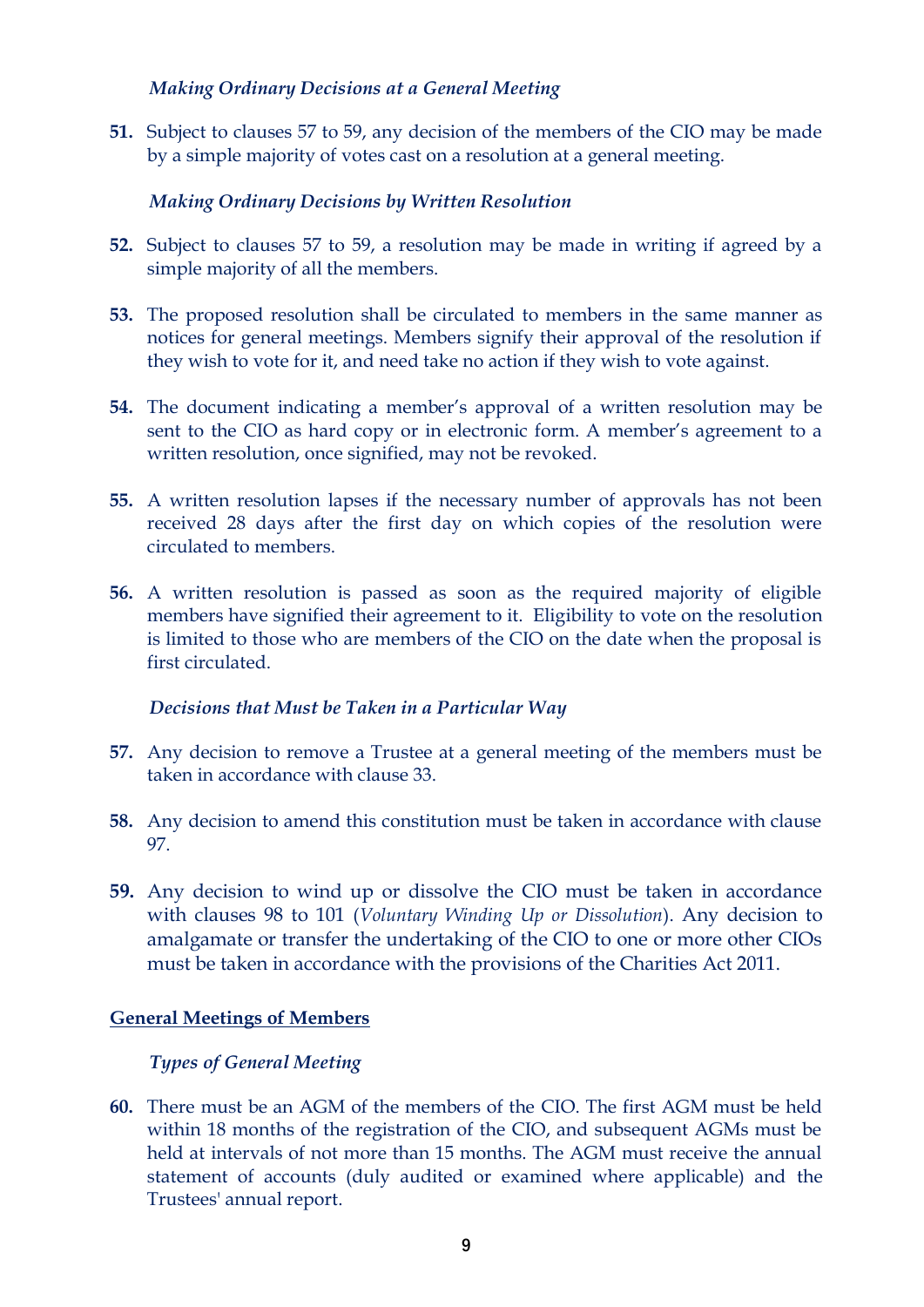- **61.** Other general meetings of the CIO may be held at any time.
- **62.** The Trustees must, within 21 days, call a general meeting of the members of the CIO if:
	- (a) they receive a request to do so from at least 10% of the members of the CIO; and
	- (b) the request states the general nature of the business to be dealt with at the meeting. Any such request may include particulars of a resolution that may properly be proposed, and is intended to be proposed, at the meeting.
- **63.** A resolution may only properly be proposed if it is lawful, and is not defamatory, frivolous or vexatious.
- **64.** Any general meeting called by the Trustees at the request of the members of the CIO must be held within 28 days from the date on which it is called.
- **65.** If the Trustees fail to comply with this obligation to call a general meeting at the request of its members, then the members who requested the meeting may themselves call a general meeting.
- **66.** A general meeting called in this way must be held not more than 3 months after the date when the members first requested the meeting.
- **67.** The CIO must reimburse any reasonable expenses incurred by the members calling a general meeting by reason of the failure of the Trustees to duly call the meeting, but the CIO shall be entitled to be indemnified by the Trustees who were responsible for such failure.

## *Notice of General Meetings*

- **68.** Any general meeting shall be called by at least 14 clear days' notice. However, a general meeting may be called with shorter notice if it is agreed by at least 90% of the members.
- **69.** The notice of any general meeting must:
	- (a) state the time and date of the meeting;
	- (b) give the address at which the meeting is to take place;
	- (c) give particulars of any resolution which is to be moved at the meeting, and of the general nature of any other business to be dealt with at the meeting; and
	- (d) if a proposal to alter the constitution of the CIO is to be considered at the meeting, include the text of the proposed alteration.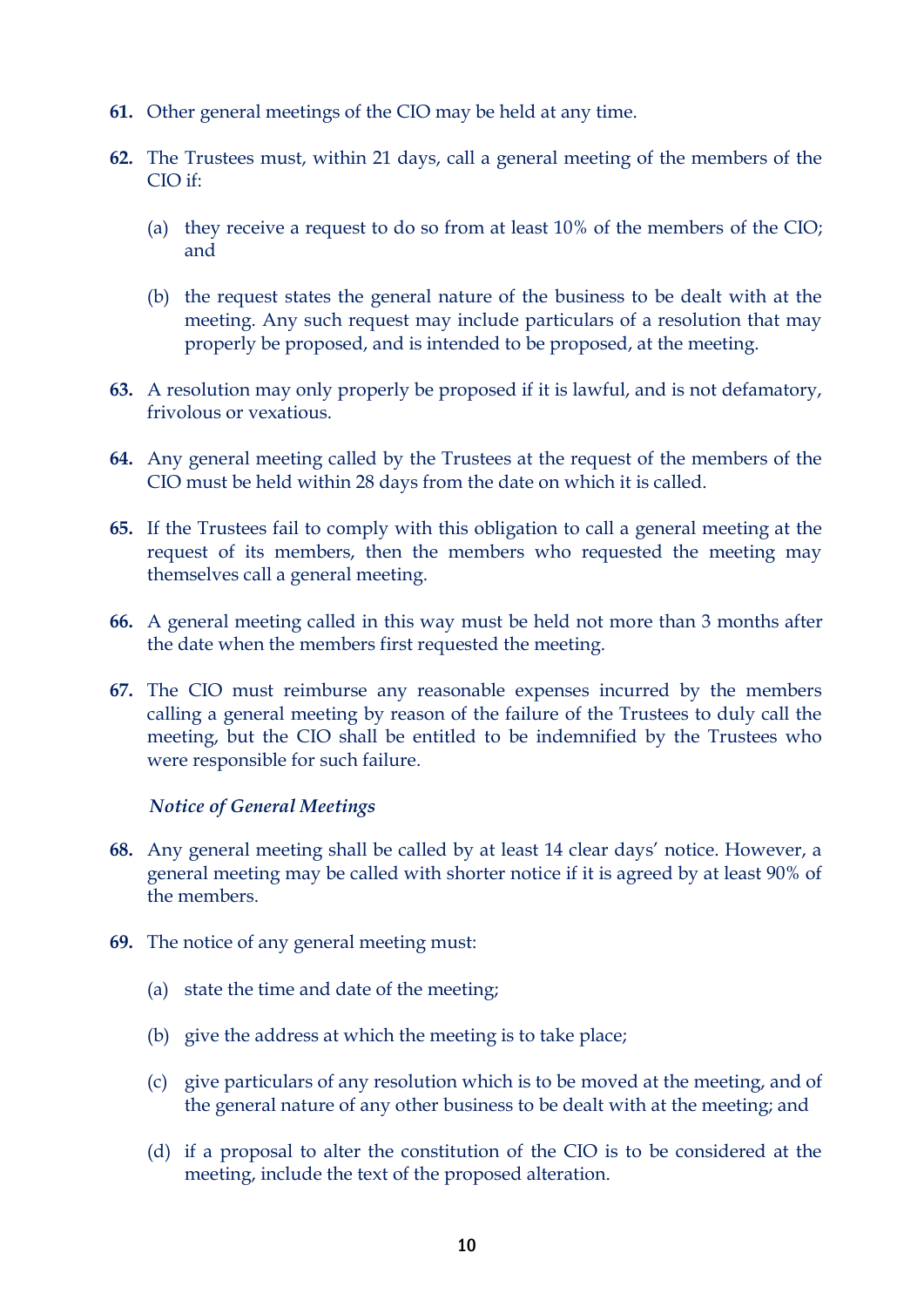- **70.** The notice for the AGM must include the annual statement of accounts and Trustees' annual report, or where allowed under clause 89 (*Use of Electronic Communications*), details of where the information may be found on the ClO's website.
- **71.** Proof that an envelope containing a notice was properly addressed, prepaid and posted; or that an electronic form of notice was properly addressed and sent, shall be conclusive evidence that the notice was given. Notice shall be deemed to be given 48 hours after it was posted or sent.
- **72.** The proceedings of a meeting shall not be invalidated because a member that was entitled to receive notice of the meeting did not receive it because of accidental omission by the CIO.

## *Chairing of General Meetings*

**73.** The chair of the Trustees (if any) shall preside at general meetings but if there is no chair or if he or she is not present 15 minutes after the time set for the meeting, the Trustees present shall choose one of their number to chair that meeting whose function shall be to conduct the business of the meeting in an orderly manner.

## *Quorum at General Meetings*

- **74.** No business shall be transacted at a general meeting unless a quorum is present. Unless otherwise decided by the CIO, a quorum shall be five members or onethird of the membership, whichever is the greater number.
- **75.** If the meeting has been called by or at the request of the members and a quorum is not present within 15 minutes of the starting time specified in the notice of the meeting, the meeting is closed.
- **76.** If the meeting has been called in any other way and if:
	- (a) a quorum is not present within half an hour from the time appointed for the meeting; or
	- (b) during a meeting a quorum ceases to be present;

the meeting shall be adjourned to such time and place as the Trustees shall direct.

- **77.** The Trustees must reconvene the meeting and must give at least seven clear days' notice of the reconvened meeting stating the date, time and place of the meeting.
- **78.** If no quorum is present at the reconvened meeting 15 minutes after the time specified for the start of the meeting, those present and voting shall constitute the quorum for that meeting.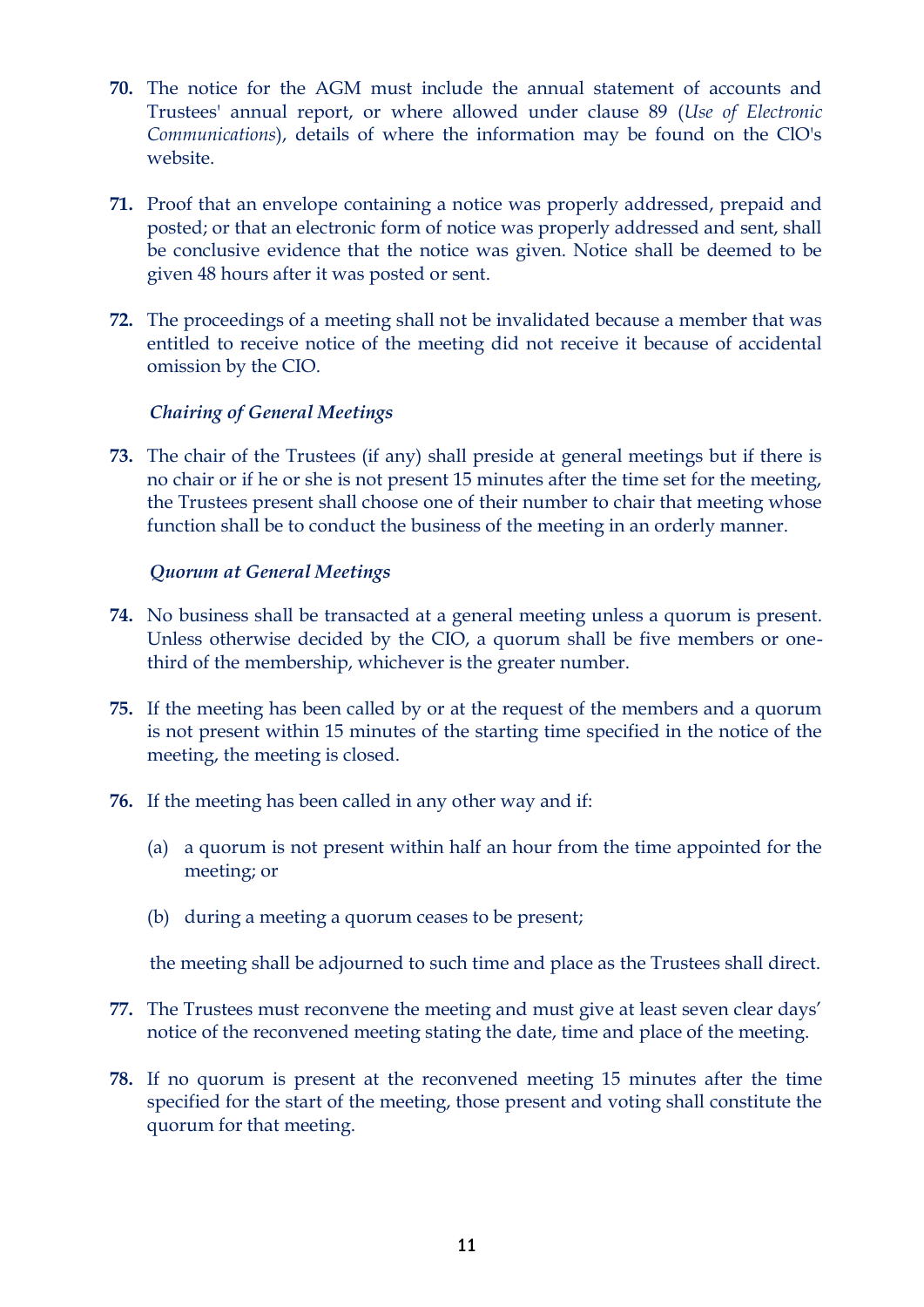## *Voting at General Meetings*

- **79.** Any decision other than one falling within clauses 57 to 59 (*Decisions that Must be Taken in a Particular Way*) shall be taken by a simple majority of votes cast at the meeting. One vote may be cast by each member on any question to be decided at a general meeting.
- **80.** A resolution put to the vote of a meeting shall be decided on a show of hands, unless (before or on the declaration of the result of the show of hands) a poll is duly demanded. A poll may be demanded by the chair or by at least 10% of those present and entitled to vote.
- **81.** A poll demanded on the election of a person to chair the meeting or on a question of adjournment must be taken immediately. A poll on any other matter shall be taken, and the result of the poll shall be announced, in such manner as the chair of the meeting shall decide, provided that the poll must be taken, and the result of the poll announced, within 30 days of the demand for the poll.
- **82.** A poll may be taken:
	- (a) at the meeting at which it was demanded;
	- (b) at some other time and place specified by the chair; or
	- (c) through the use of postal or electronic communications.
- **83.** In the event of an equality of votes, whether on a show of hands or on a poll, the chair of the meeting shall have a second, or casting vote.
- **84.** Any objection to the qualification of any voter must be raised at the meeting at which the vote is cast and the decision of the chair of the meeting shall be final.

## *Representation of Member Organisations*

- **85.** An organisation that is a member of the CIO may authorise any person to act as its representative at any general meeting of the CIO.
- **86.** The representative is entitled to exercise the same powers on behalf of the organisation as the organisation could exercise if it were an individual member of the CIO.

## *Adjournment of Meetings*

**87.** The chair may with the consent of a meeting at which a quorum is present (and shall if so directed by the meeting) adjourn the meeting to another time and/or place. No business may be transacted at an adjourned meeting except business which could properly have been transacted at the original meeting.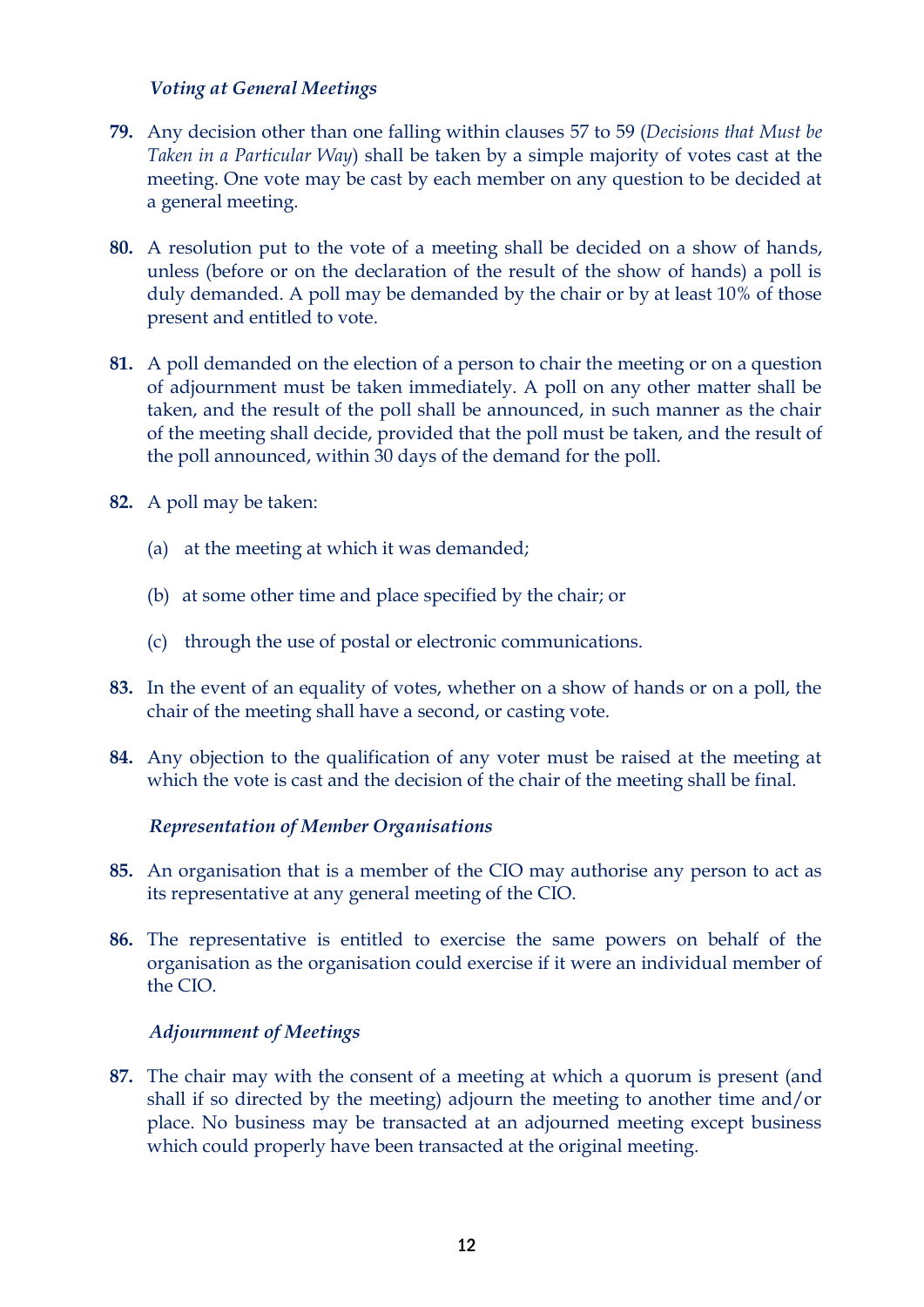# **Administration and General**

## *Execution of Documents*

**88.** A document is validly executed by the CIO if it is signed by at least two of the Trustees.

## *Use of Electronic Communications*

- **89.** The CIO will comply with the requirements of the Communications Provisions in the General Regulations and in particular:
	- (a) the requirement to provide within 21 days to any member on request a hard copy of any document or information sent to the member otherwise than in hard copy form;
	- (b) any requirements to provide information to the Commission in a particular form or manner.

## *Keeping of Registers*

- **90.** The CIO must maintain a register of members containing:
	- (a) the name of the person or organisation that is a member;
	- (b) the member's address;
	- (c) the date on which the person or organisation registered as a member; and
	- (d) the date on which the person or organisation ceased to be a member.
- **91.** The CIO must maintain a register of Trustees containing:
	- (a) the name of the Trustee, including any former names used;
	- (b) a service address for the Trustee (which need not be a home address and may be the address of the CIO);
	- (c) the date on which the person was registered as a Trustee;
	- (d) the date on which the person ceased to be a Trustee.

# *Minutes*

- **92.** The Trustees must keep minutes of all:
	- (a) appointments of officers made by the Trustees;
	- (b) proceedings at general meetings of the CIO;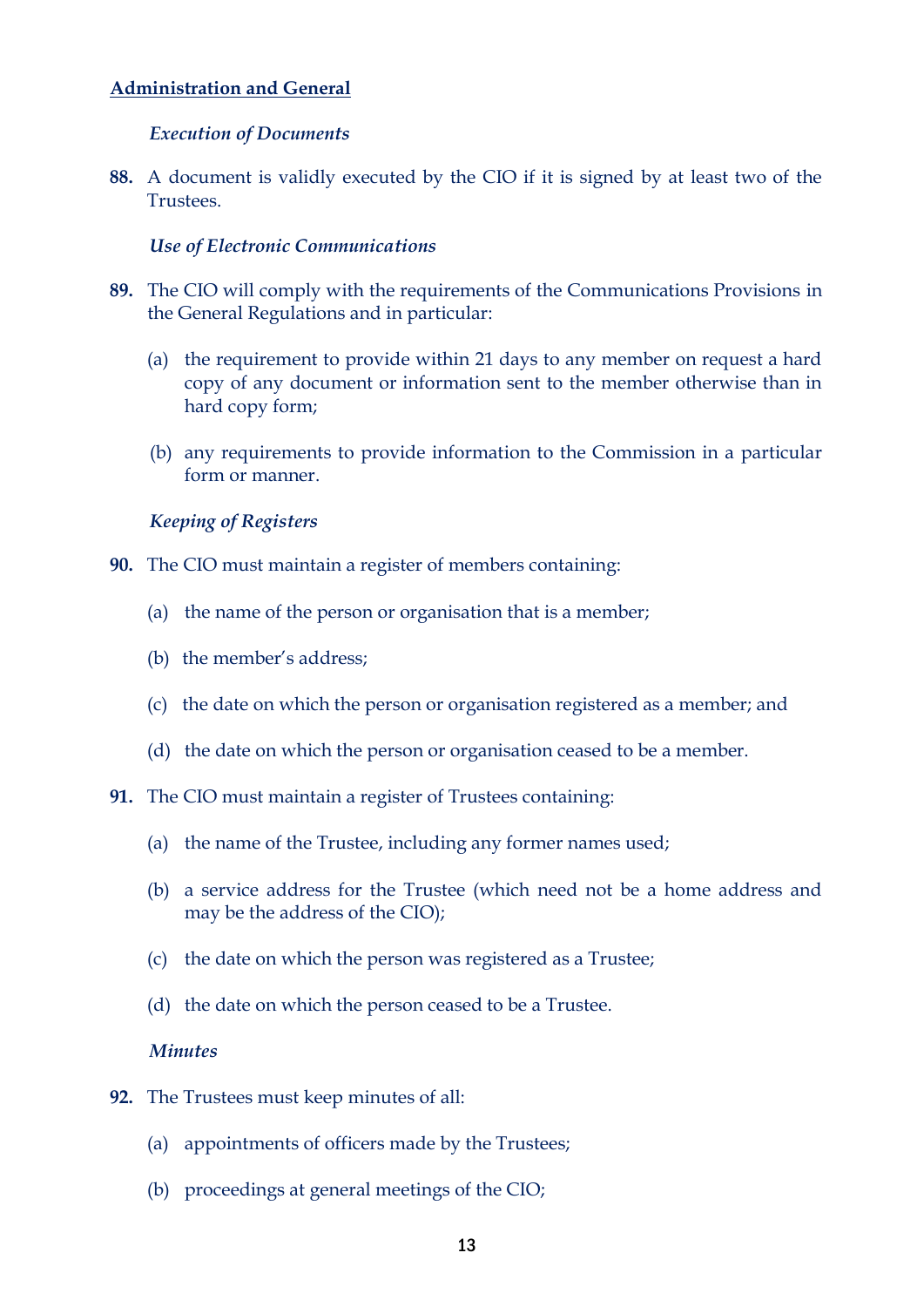- (c) meetings of the Trustees and sub-committees of Trustees including:
	- (i) the names of the Trustees present at the meeting;
	- (ii) the decisions made at the meetings; and
	- (iii) where appropriate the reasons for the decisions;
- (d) decisions made by the Trustees otherwise than in meetings.

# *Accounting Records, Accounts, Annual Reports and Returns, Register Maintenance*

- **93.** The Trustees must comply with the requirements of the Charities Act 2011 with regard to the keeping of accounting records, to the preparation and scrutiny of statements of account, and to the preparation of annual reports and returns. The statements of account, reports and returns must be sent to the Charity Commission, regardless of the income of the CIO, within 10 months of the financial year end.
- **94.** The Trustees must comply with their obligation to inform the Commission within 28 days of any change in the particulars of the CIO entered on the Central Register of Charities.

## *Rules*

**95.** The Trustees may from time to time make such reasonable and proper rules or bylaws as they may deem necessary or expedient for the proper conduct and management of the CIO, but such rules or bylaws must not be inconsistent with any provision of this constitution. Copies of any such rules or bylaws currently in force must be made available to any member of the CIO on request.

## *Disputes*

**96.** If a dispute arises between members of the CIO about the validity or propriety of anything done by the members under this constitution, and the dispute cannot be resolved by agreement, the parties to the dispute must first try in good faith to settle the dispute by mediation before resorting to litigation.

## **Amendments and Dissolution**

# *Amendment of Constitution*

- **97.** As provided by clauses 224-227 of the Charities Act 2011:
	- (a) this constitution can only be amended:
		- (i) by resolution agreed in writing by all members of the CIO; or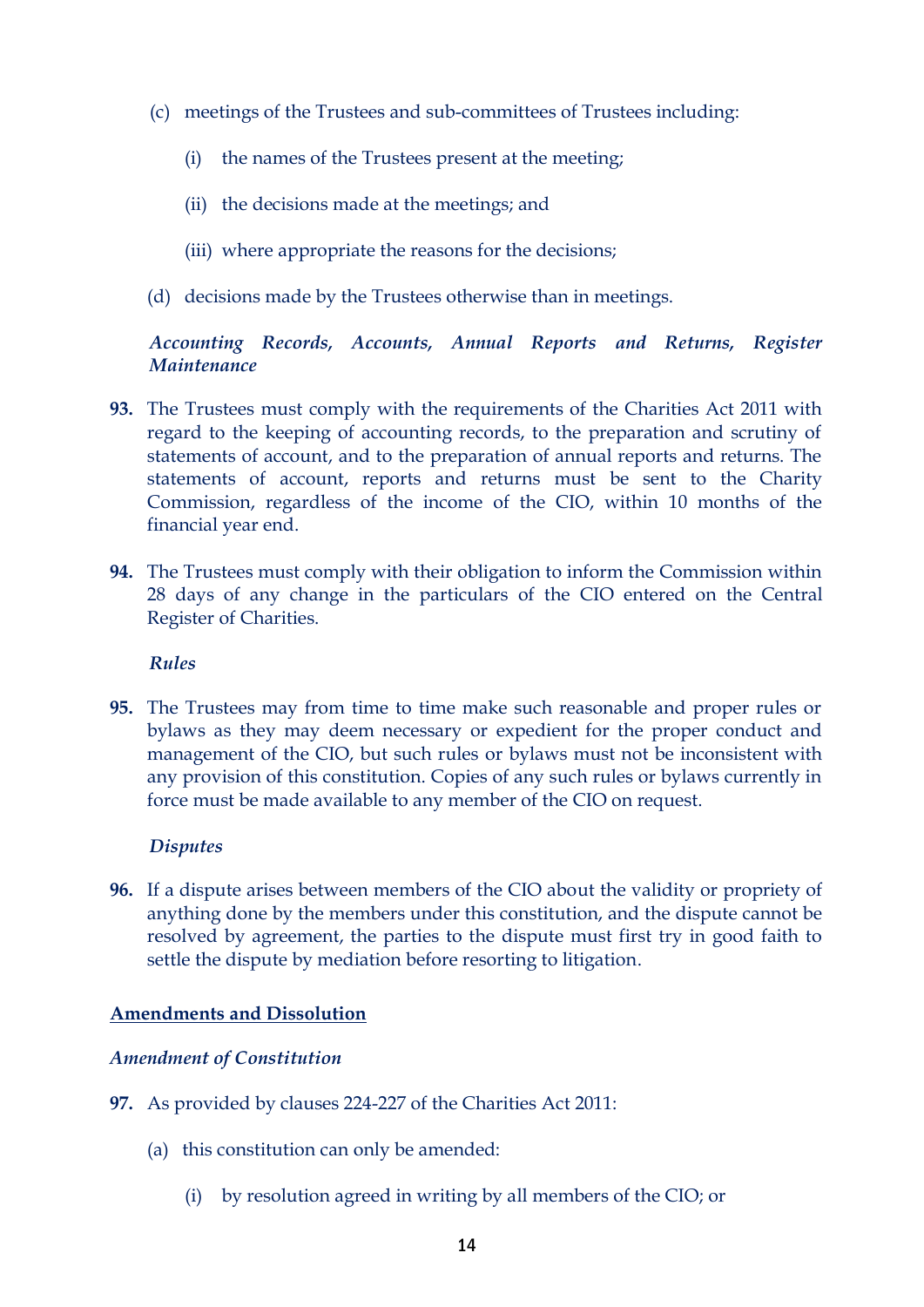- (ii) by a resolution passed by a 75% majority of votes cast at a general meeting of the members of the CIO;
- (b) any alteration of clause 3 (Objects), clauses 98 to 101 (*Voluntary Winding Up or Dissolution*), this clause, or of any provision where the alteration would provide authorisation for any benefit to be obtained by Trustees or members of the CIO (or persons connected with them) requires the prior written consent of the Charity Commission;
- (c) no amendment that is inconsistent with the provisions of the Charities Act 2011 or the General Regulations shall be valid;
- (d) a copy of any resolution altering the constitution, together with a copy of the ClO's constitution as amended, must be sent to the Commission within 15 days from the date on which the resolution is passed. The amendment does not take effect until it has been recorded in the Register of Charities.

## *Voluntary Winding Up or Dissolution*

- **98.** As provided by the Dissolution Regulations, the CIO may be dissolved by resolution of its members. Any decision by the members to wind up or dissolve the CIO can only be made:
	- (a) by a 75% majority of those voting at a general meeting of the members of the CIO called in accordance with this Constitution, of which not less than 14 days' notice has been given to those eligible to attend and vote; or
	- (b) by a resolution agreed in writing by all members of the CIO.
- **99.** Subject to the payment of all the CIO's debts:
	- (a) any resolution for the winding up of the CIO, or for the dissolution of the CIO without winding up, may contain a provision directing how any remaining assets of the CIO shall be applied;
	- (b) if the resolution does not contain such a provision, the Trustees must decide how any remaining assets of the CIO shall be applied; and
	- (c) in either case the remaining assets must be applied for charitable purposes the same as or similar to those of the CIO.
- **100.** The CIO must observe the requirements of the Dissolution Regulations in applying to the Commission for the CIO to be removed from the Register of Charities, and in particular:
	- (a) the Trustees must send with their application to the Commission:
		- (i) a copy of the resolution passed by the members of the CIO;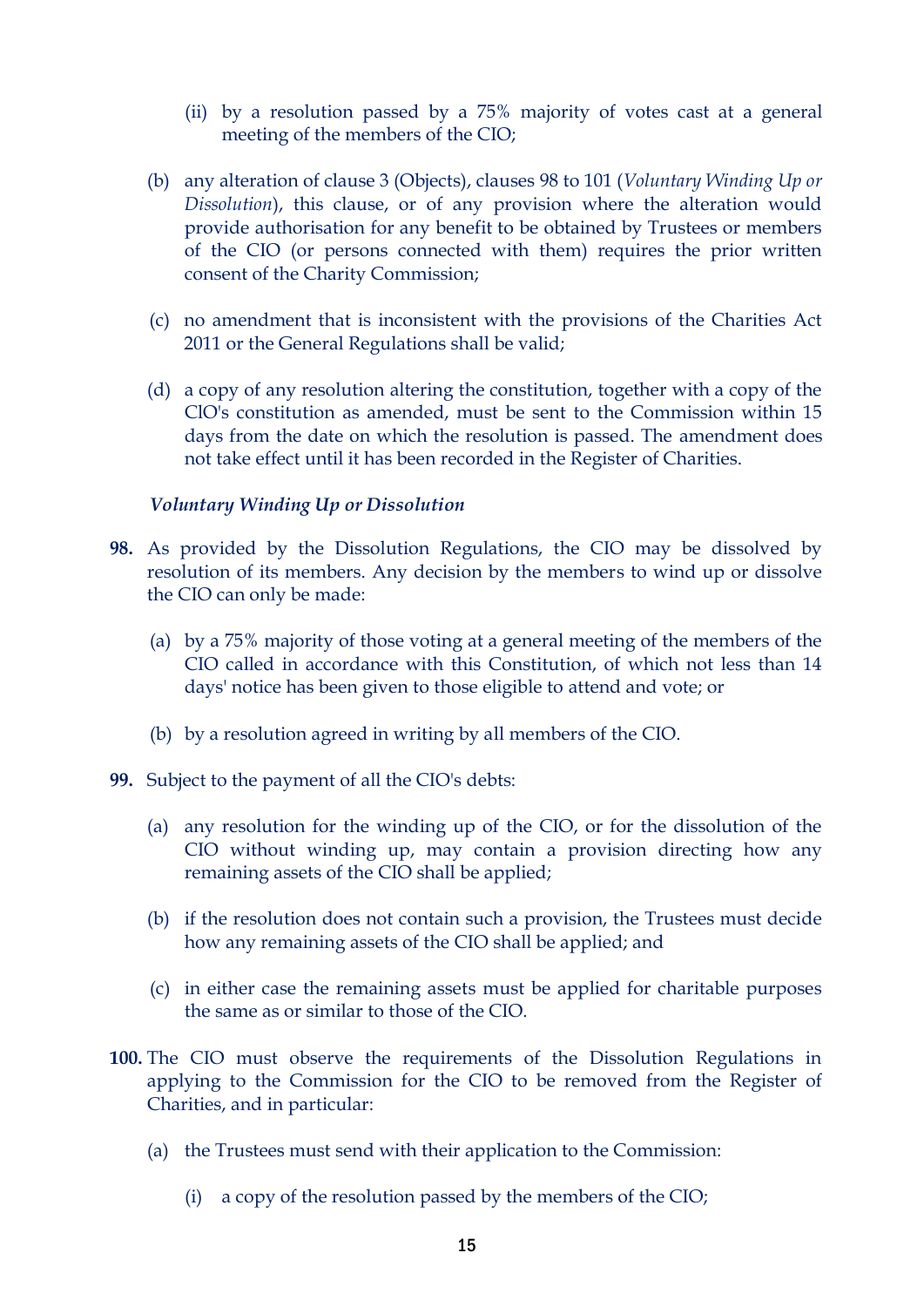- (ii) a declaration by the Trustees that any debts and other liabilities of the CIO have been settled or otherwise provided for in full; and
- (iii) a statement by the Trustees setting out the way in which any property of the CIO has been or is to be applied prior to its dissolution in accordance with this constitution;
- (b) the Trustees must ensure that a copy of the application is sent within seven days to every member and employee of the CIO, and to any Trustee of the CIO who was not privy to the application.
- **101.** If the CIO is to be wound up or dissolved in any other circumstances, the provisions of the Dissolution Regulations must be followed.

#### **Interpretation**

**102.** In this constitution:

#### "**connected person**" means:

- (a) a child, parent, grandchild, grandparent, brother or sister of the Trustee;
- (b) the spouse or civil partner of the Trustee or of any person falling within paragraph (a) above;
- (c) a person carrying on business in partnership with the Trustee or with any person falling within paragraph (a) or (b) above;
- (d) an institution which is controlled :
	- (i) by the Trustee or any connected person falling within paragraph (a), (b), or (c) above; or
	- (ii) by two or more persons falling within sub-paragraph  $(d)(i)$ , when taken together;
- (e) a body corporate in which:
	- (i) the Trustee or any connected person falling within paragraphs (a) to (c) has a substantial interest; or
	- (ii) two or more persons falling within sub-paragraph (e)(i) who, when taken together, have a substantial interest.

Section 118 of the Charities Act 2011 apply for the purposes of interpreting the terms used in this Constitution.